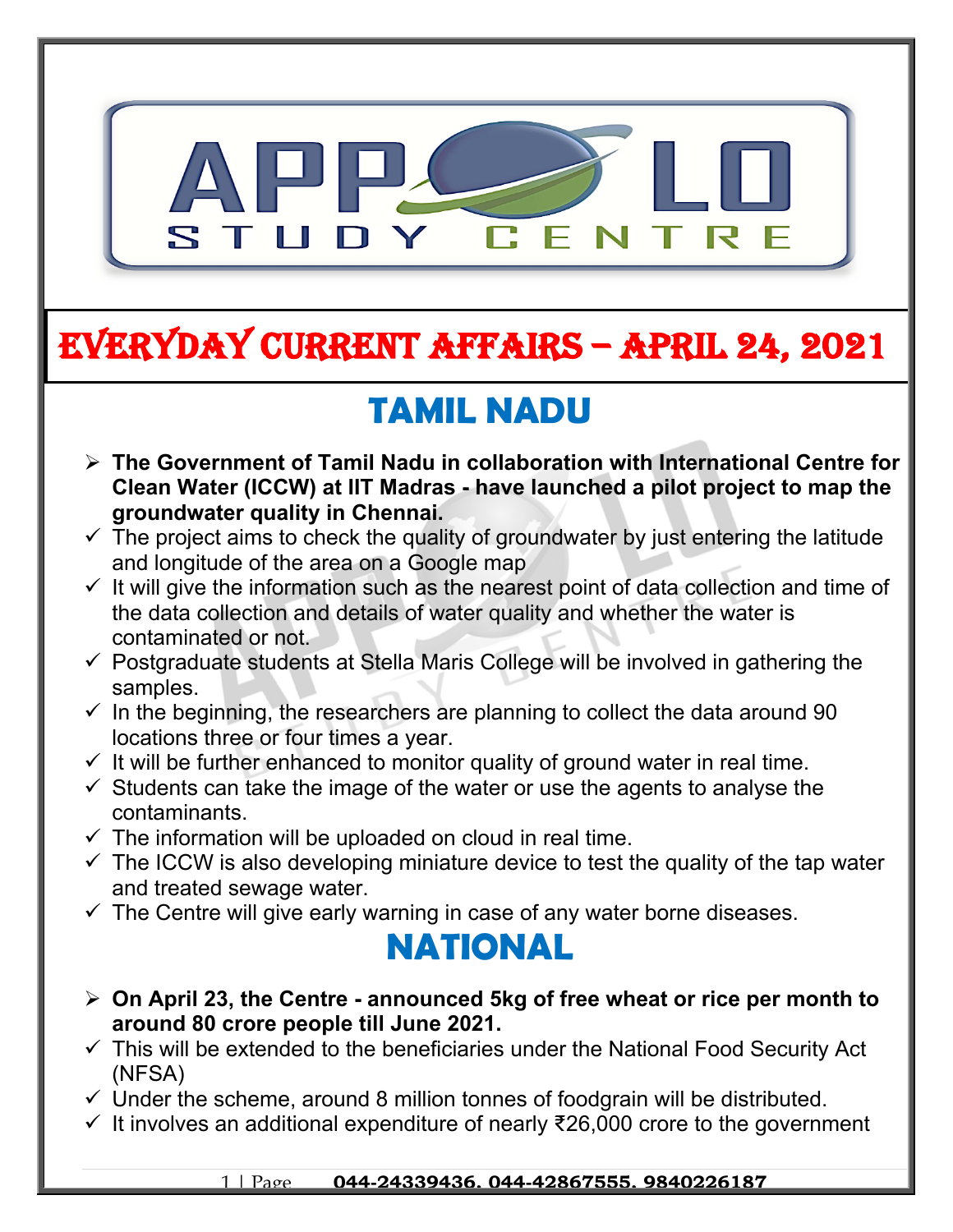- $\checkmark$  The free allocation of foodgrain will be in addition to the regular entitlement of 5kg highly subsidised foodgrains to each beneficiary at ₹3, ₹2 and ₹1 per kg of rice, wheat and coarse grains.
- $\checkmark$  The beneficiaries are covered under both Antyodaya Anna Yojana and Priority Householders.
- $\checkmark$  The scheme will function on the lines of the Pradhan Mantri Garib Kalyan Anna Yojana (PMGKAY) which was launched during March 2020.
- $\checkmark$  The PMGKAY is operated by the Ministry of Consumer Affairs, Food and Public Distribution.
- $\checkmark$  The scheme was initially launched for the period till June 2020 and later extended upto November 2020
- $\checkmark$  Currently, the wheat and rice stock in the central pool is around 6.9 crore tonnes, which is nearly three times more than the buffer requirement.
- **Prime Minister Narendra Modi will launch the distribution of e-property cards under the 'SWAMITVA scheme' on April 24, 2021 on the eve of National Panchayati Raj Day**



- $\checkmark$  The Prime Minister will launch the distribution of e-property cards to 4.09 lakh property owners through video conferencing
- $\checkmark$  Union minister Narendra Singh Tomar will also attend the event
- $\checkmark$  The day also marks the rolling out of the SVAMITVA scheme for implementation across the country.
- $\checkmark$  Prime Minister Narendra Modi launched the SVAMITVA (Survey of Villages and Mapping with Improvised Technology in Village Areas) Scheme on National Panchayati Raj Day, 2020
- $\checkmark$  The pilot phase of the scheme was implemented during 2020-2021 in the states of Maharashtra, Karnataka, Haryana, Uttar Pradesh, Uttarakhand, Madhya Pradesh and select villages of Punjab and Rajasthan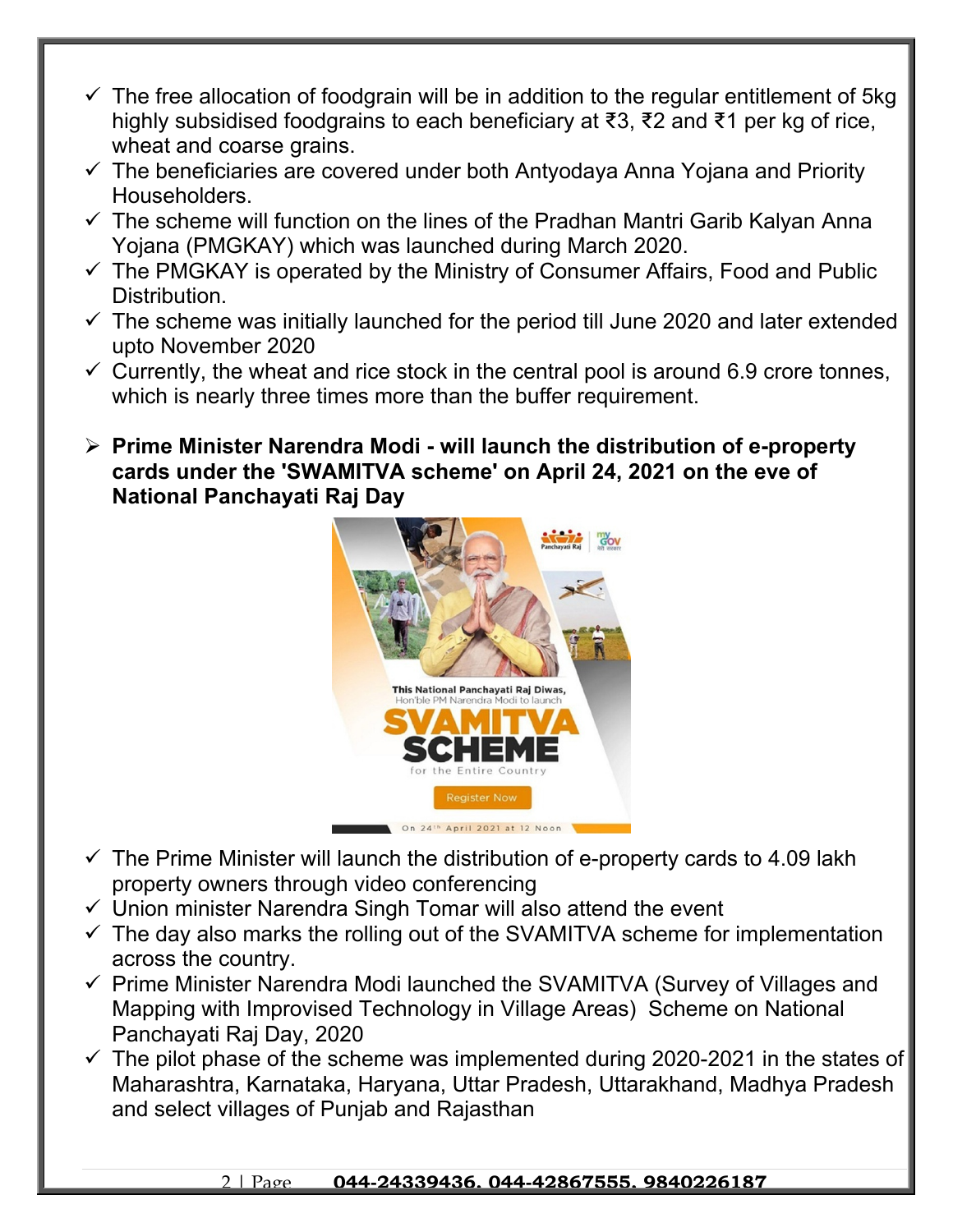- $\checkmark$  The scheme will cover around 6.62 lakh villages of the entire country during 2021-2025,
- $\checkmark$  The scheme seeks to map residential land ownership in the rural sector using modern technology like using the drones to create a non-disputable record
- $\checkmark$  Under the scheme, property records will be given to property owners and will be recognised by the land revenue records department.
- $\checkmark$  These accurate property documents will enable villagers to access bank finance using their property as collateral.



 **State Bank of India (SBI) - has revised downwards the country's GDP growth projections for the current fiscal year to 10.4% from 11%**



- $\checkmark$  The bank had cited the partial lockdowns announced in various states as part of tackling the ongoing second wave of Covid-19 in the country.
- $\checkmark$  The total loss due to the partial lockdowns and night curfews has been estimated at Rs 1.5 lakh crore
- $\checkmark$  Maharashtra, Madhva Pradesh and Rajasthan account for 80% of the total loss, while Maharashtra alone accounts for 54% of the total losses.
- $\checkmark$  The current losses in Maharashtra are estimated at nearly Rs 82,000 crore
- $\checkmark$  As per the bank's report, the cost of vaccinating half the population in thirteen major states will be 0.1% of GDP of the country or 15% to 20% of the health budget of the states.
- $\checkmark$  It has to be recalled that the estimated cost to vaccinate all the Indians of age 18 years will be Rs 67,193 crore or 0.36% of the GDP of the country, according to the India Ratings and Research

## **APPOINTMENTS**

 **G C Murmu - has been appointed as the External Auditor of Organisation for Prohibition of Chemical Weapons (OPCW) for the period of three years**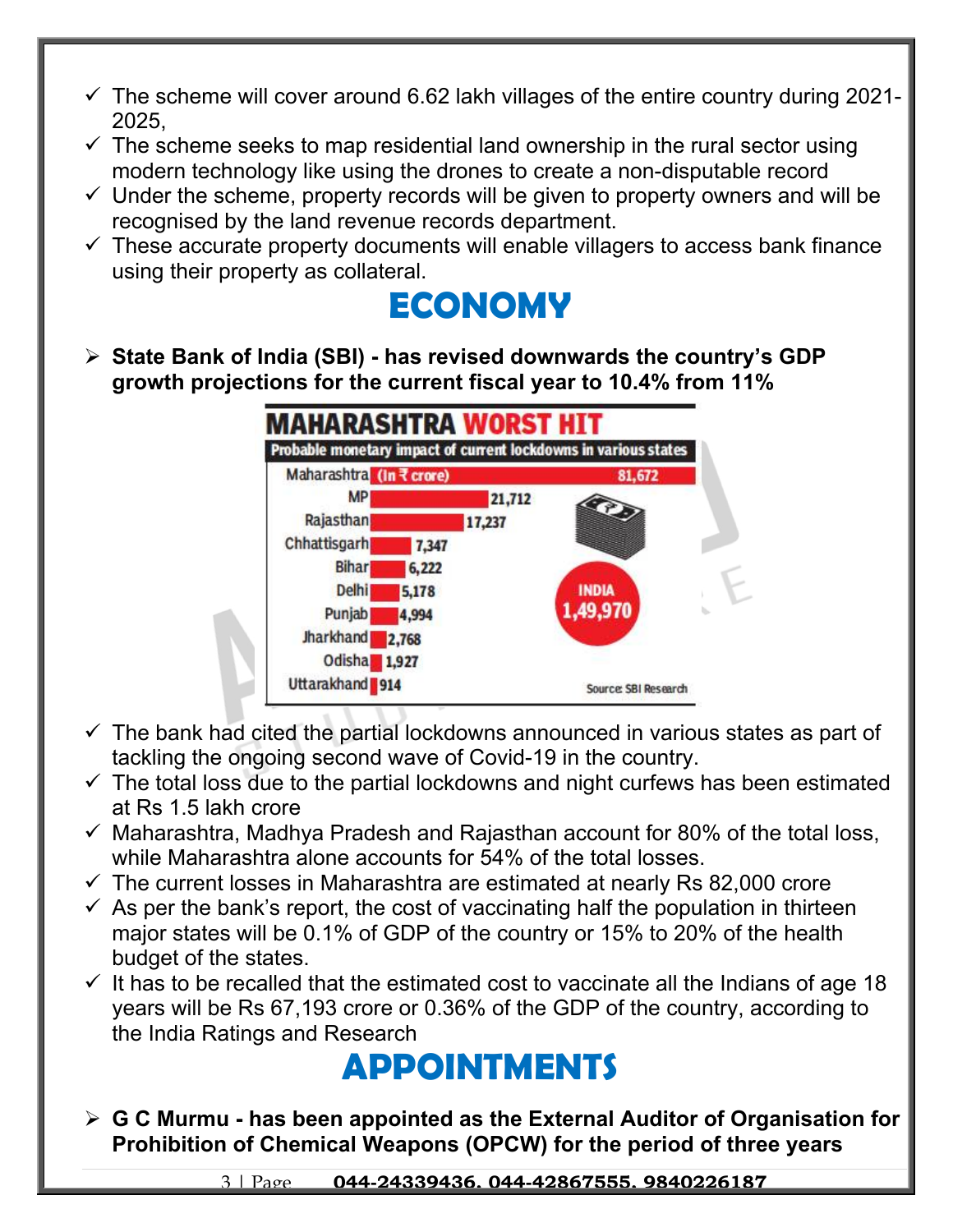

- $\checkmark$  G C Murmu is currently serving as the CAG of India.
- $\checkmark$  Murmu was elected at the Hague-based Conference of State Parties of the OPCW, which was held on April 21
- $\checkmark$  Also, India was elected as the member state of the Executive Council of OPCW in the Asia region for another two years.
- $\checkmark$  G C Murmu, a 1985 batch IAS officer of Gujarat Cadre, was appointed as the Comptroller and Auditor General of India in 2020.
- $\checkmark$  He had served as the Lt Governor of Jammu and Kashmir in 2019.
- $\checkmark$  He also served as the Principal Secretary of Narendra Modi during his reign as the Chief Minister of Gujarat.
- $\checkmark$  Further, he has served as the External Auditor of World Food Programme, International Atomic Energy Agency, World Intellectual Property Organisation, UN World Tourism Organisation and International Maritime Organisation.

## **OBITUARY**

 **Arun Nigavekar, former chairman of the University Grants Commission (UGC) and eminent physicist (79 years) – passed away in Pune on April 23 after prolonged illness**



- $\checkmark$  Nigavekar was vice-chancellor of Savitribai Phule Pune University from 1998 to 2000
- $\checkmark$  He also served as the vice-chairperson and chairperson of University Grants Commission (UGC) from 2000 to 2005.

4 | Page **044-24339436, 044-42867555, 9840226187**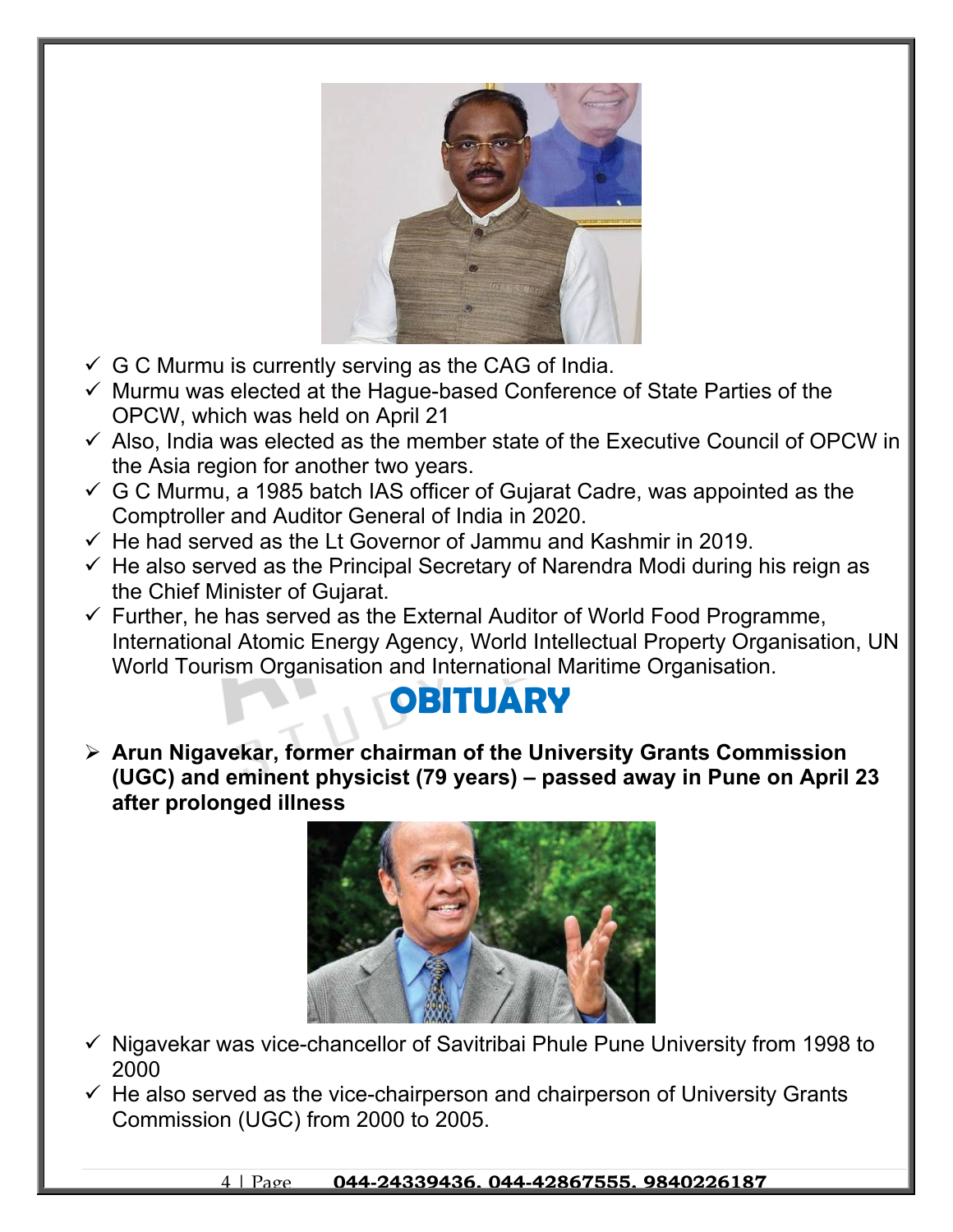- $\checkmark$  Nigavekar helped establish the National Assessment and Accreditation Council as the founder director.
- $\checkmark$  Former President APJ Kalam called him the 'Father of Quality Education in India'.
- $\checkmark$  Nigavekar served as a scientific advisor to former President, APJ Abdul Kalam
- $\checkmark$  He also headed the committee of experts appointed by the Union Public Service Commission to review the structure of civil services (Main) examination and suggested changes.
- $\checkmark$  He was a visiting professor in University of York in the UK and University of Western Ontario in Canada in the 80s.
- $\checkmark$  Nigavekar had visited 35 countries as a quest lecturer and had received the Life Time Achievement Award and was awarded the Honorary Doctorate Degree by nine universities.
- $\checkmark$  His contributions in science education, as a founder editor of Physics Educational Journal, a journal of international repute, are recognised globally.
- $\checkmark$  He was a permanent member and was vice-chairman of the Asian Physics Education Network, a UNESCO organisation.



 **Sachin Siwach – won the eighth gold medal to the country at the Youth Men's and Women's World Boxing Championships in Kielce, Poland, on April 23**



- $\checkmark$  A day earlier, India's women boxers bagged seven gold medals
- $\checkmark$  In 56kg final, Sachin defeated Kazakhstan's Yerbolat Sabyr in the final round to secure the gold medal

### **NATIONAL DAY**

- **National Panchayati Raj Day April 24**
- $\checkmark$  The day aims to recognise and felicitate our Panchayats and to appreciate their leaders for their work towards building an AatmaNirbhar Bharat
- $\checkmark$  The first National Panchayati Raj day was declared by Prime Minister Manmohan Singh on April 24, 2010.

#### 5 | Page **044-24339436, 044-42867555, 9840226187**